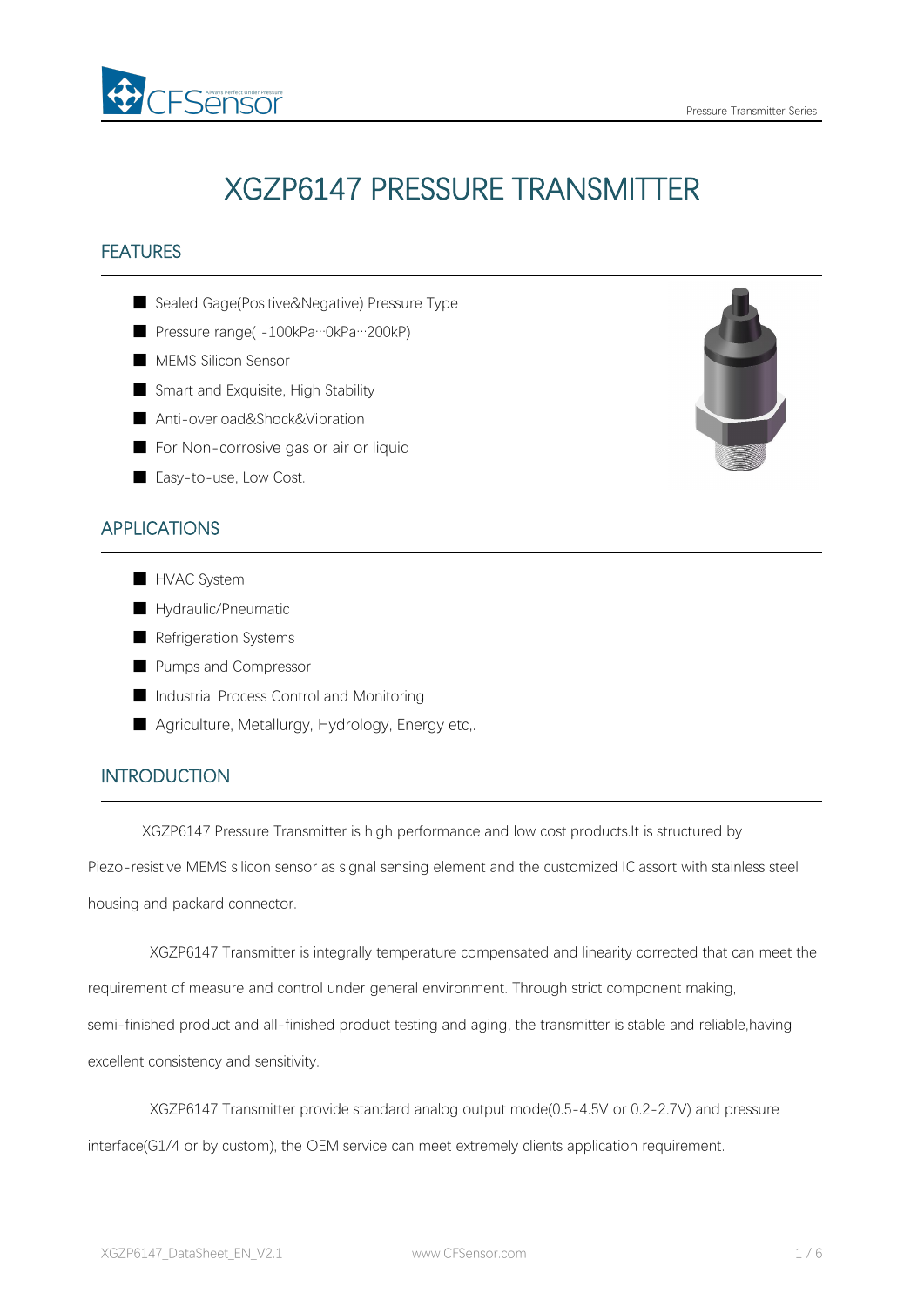# PERFORMANCE PARAMETER

Unless otherwise specified, measurements were taken with a a temperature of 25±1℃ and humidity ranging from 25 % ~85 ﹪%RH(supply voltage:3.3V~5.0Vdc)

| <b>Item</b>                              | Data                       | <b>Unit</b>             |
|------------------------------------------|----------------------------|-------------------------|
| Accuracy(non-lin., rep. and hys) $1$     | ±1.5                       | %Span                   |
| Long Term Stability(1 Year) <sup>2</sup> | $\pm 1$                    | %Span                   |
| Insulation Impedance (250Vdc)            | 50                         | $M\Omega$               |
| Over pressure <sup>3</sup>               | $2\times$                  | Rated                   |
| Burst Pressure <sup>4</sup>              | 3x                         | Rated                   |
| Pressure Circulation(Zero-Span)          |                            | Million                 |
| Compensation Temp. <sup>5</sup>          | $0 \sim 60/32 \sim 140$    | $\mathrm{C}/\mathrm{F}$ |
| Operating Temp.                          | $-20 \sim 100/-4 \sim 212$ | $\mathrm{C}/\mathrm{F}$ |
| Storage Temp.                            | $-20 \sim 125/-4 \sim 257$ | $\mathrm{C}/\mathrm{F}$ |
| <b>Housing Material</b>                  | 304 Stainless Steel        |                         |
| Socket Connector                         | Plastic                    |                         |
| <b>Protection Grade</b>                  | <b>IP65</b>                |                         |

1 Accuracy: The max. deviation in output from ideal transfer function at any pressure or temperature over the specified ranges, units are in percent of full scale span (%FSS), which mainly consists of: Offset and Span Shift; Linearity(Non-linearity); Repeatability; Pressure Hsteresis ; TcOffset and TcSpan.

1.1. The accuracy in table is the typical output accuracy during specified pressure range. Contact factory for higher accuracy requirement(e.g  $\pm 0.5$ %Span) if need.

1.2 Non-linearity(Linearity): the deviation of measured output from "Best Straight Line" through three points (Offset pressure, FS pressure and ½ FS pressure)at constant temperature.

1.3 Repeatability: the deviation of measured output when the same pressure is applied continuously, with pressure approaching from the same direction within the specified operating pressure range,under the same operating conditions.

1.4 Pressure Hysteresis: the deviation of measured output at any pressure within the specified range, when this pressure is applied continuously, with pressure approaching from opposite directions within the specified operating pressure range, under the same operating conditions.

1.5 TcOffset (TCO:Temp. Coefficient of Offset): the deviation of measured output with minimum rated pressure applied, over the temperature range of 0°to 60°C, relative to 25°C.

1.6 TcSpan (TCS:Temp. Coefficient of Span): the deviation of measured output over the temperature range of 0° to 60°C, relative to 25°C.

2. Long Term Stability: the sensor's output deviation when subjected to 1000 hours pressure test.

3. Over Pressure: the maximum pressure which may be applied without causing durable shifts of the electrical parameters of the sensing element and remain the specification once pressure is returned to the operating pressure range.

4. Burst Pressure: the maximum pressure which may be applied without causing damage to the sensing die or leaks; The sensor should not be expected to recover function after exposure to any pressure beyond the burst pressure.

5. Compensated Temperature: the temperature range over which the sensor have an output proportional to pressure within the specified performance limits.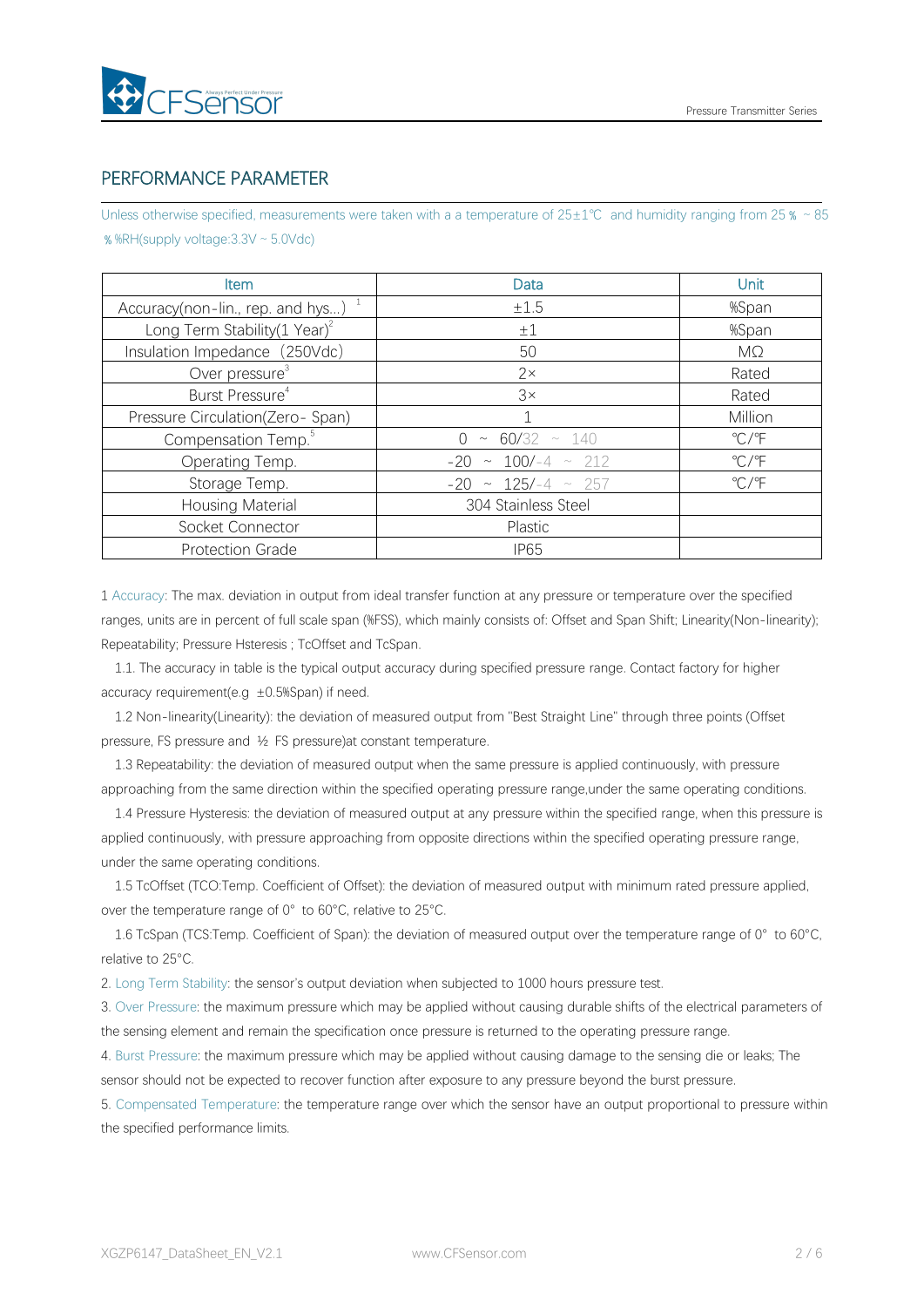

# DIMENSION (Unit:mm)



# ELECTRIC DEFINITION

| PIN Code | Cable      | Elec-Definition(3wire) |
|----------|------------|------------------------|
|          | Red Wire   | Power: $+V$            |
|          | Green Wire | Signal:OUT             |
|          | Black Wire | GND                    |

# ELECTRIC CONNECTION



# ROUTINE PRESSURE RANGE

| Pressure Range (kPa) | <b>Pressure Range</b> (by other units)                                | <b>Part Number</b> |
|----------------------|-----------------------------------------------------------------------|--------------------|
| $0 \sim 2.5$         | 0 ~ 25mbar / 0 ~ 250mmH <sub>2</sub> O                                | XGZP6147A025HPG    |
| $0 \sim 5$           | 0 ~ 50mbar / 0 ~ 500mmH <sub>2</sub> O                                | XGZP6147A005KPG    |
| $0 \sim 10$          | $0 \sim 100$ mbar / $0 \sim 75$ mmHg                                  | XGZP6147A010KPG    |
| $0 \sim 20$          | $0 \sim 200$ mbar / $0 \sim 150$ mm $Hg$                              | XGZP6147A020KPG    |
| $0 \sim 40$          | $0 \sim 400$ mbar / $0 \sim 300$ mmHg                                 | XGZP6147A040KPG    |
| $0 \sim 100$         | $0 \sim 1$ bar /0 ~ 14.5PSI                                           | XGZP6147A100KPG    |
| $0 \sim 200$         | $0 \sim 2$ bar / $0 \sim 29$ PSI                                      | XGZP6147A200KPG    |
| $-100 ~ \sim ~ 0$    | $-1 \sim$ 0bar / $-14.5 \sim$ 0PSI                                    | XGZP6147A100KPGN   |
| $-30 \sim 0$         | $-300 \sim$ 0mbar / $-4.35 \sim$ 0PSI                                 | XGZP6147A030KPGN   |
| $-20 \sim 0$         | $-200 \sim$ 0mbar / $-2.9 \sim$ 0PSI                                  | XGZP6147A020KPGN   |
| $-1 \sim 1$          | $-10 \sim 10$ mbar / $-100 \sim 100$ mmH <sub>2</sub> O               | XGZP6147A001KPGPN  |
| $-2.5 \sim 2.5$      | $-25 \sim 25$ mbar / $-250 \sim 250$ mmH <sub>2</sub> O               | XGZP6147A025HPGPN  |
| $-5 \sim 5$          | $-50 \sim 50$ mbar / $-500 \sim 500$ mmH <sub>2</sub> O               | XGZP6147A005KPGPN  |
| $-40 \sim 40$        | $-400 \sim 400$ mbar / $-300 \sim 300$ mmHg                           | XGZP6147A040KPGPN  |
| $-100 - 100$         | $-1 \sim 1$ bar / $-14.5 \sim 14.5$ PSI                               | XGZP6147A100KPGPN  |
| $-100 \sim 200$      | $-1 \sim 2$ bar / $-14.5 \sim 29$ PSI                                 | XGZP6147A200KPGPN  |
|                      | Other higher pressure range or custom pressure span, consult CFSensor |                    |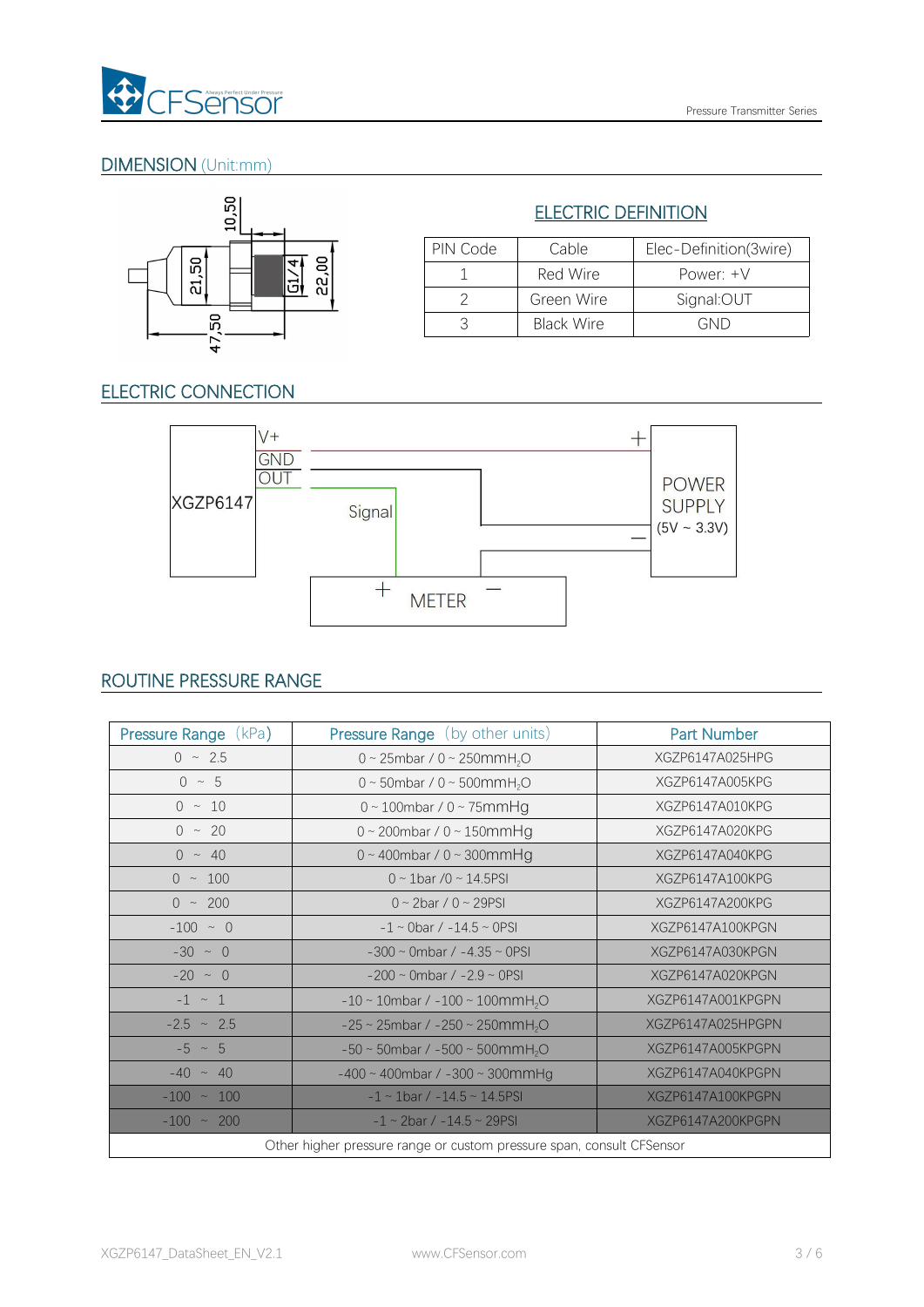# XGZP6147 OUTPUT CURCE

Note: Output can be calibrated to reverse line with pressure, e.g.-100  $\sim$  0kPa correspond with 4.5  $\sim$  0.5V;

### Negative Pressure

|           |         |                |         |                | $\uparrow$ Output voltage (V) |
|-----------|---------|----------------|---------|----------------|-------------------------------|
| Model     | 100KPGN | 020KPGN        | 010KPGN | Output voltage |                               |
| Output(V) |         | Pressure (kPa) |         | at full scale  |                               |
| 0.5       | $-100$  | $-20$          | $-10$   | 4.5V           |                               |
| 1.5       | $-75$   | $-15$          | $-7.5$  | Offset voltage |                               |
| 2.5       | $-50$   | $-10$          | $-5$    | 0.5V           |                               |
| 3.5       | $-25$   | $-5$           | $-2.5$  | $\ldots$       |                               |
| 4.5       |         | $\Omega$       | 0       |                | <b>Rated pressure</b>         |



### Pressure Piont Output Example **Output VS Pressure Curve** Pressure Conversion Formula:

3.3V Power Supply: Pressure=(output-2.7)/K

|               | K value VS Rated Pressure range |          |
|---------------|---------------------------------|----------|
| Range (kPa)   | $3.3$ (V)                       | (V)<br>5 |
| $-10 \sim 0$  | 0.25                            | 0.4      |
| $-20 \sim 0$  | 0.125                           | 0.2      |
| $-40 \sim 0$  | 0.0625                          | 0.1      |
| $-100 \sim 0$ | 0.025                           | 0.04     |

### Negative Pressure to Positive Pressure

## Pressure Piont Output Example **Culture Curve** Pressure Curve Pressure Conversion Formula:

| 1 Output vo     |                                 | 100KPGPN | 040KPGPN       | 005KPGPN | Model     |
|-----------------|---------------------------------|----------|----------------|----------|-----------|
|                 | Output voltage<br>at full scale |          | Pressure (kPa) |          | Output(V) |
|                 | 4.5V                            | $-100$   | $-40$          | -5       | 0.5       |
|                 |                                 | $-50$    | $-20$          | $-2.5$   | 1.5       |
|                 | Offset voltage                  | -0       |                |          | 2.5       |
|                 | 0.5V                            | 50       | 20             | 2.5      | 3.5       |
| Rated pr<br>(A) |                                 | 100      | 40             | 5        | 4.5       |



3.3V Power Supply: Pressure=(output-1.45)/K 5V Power Supply: Pressure=(output-2.5)/K

|                 | K value VS Rated Pressure range |          |
|-----------------|---------------------------------|----------|
| Range (kPa)     | 3.3(V)                          | (V)<br>5 |
| $-10 \sim 10$   | 0.125                           | 0.2      |
| $-40 \sim 40$   | 0.03125                         | $-0.05$  |
| $-100 \sim 100$ | 0.0125                          | 0.02     |

NOTE: -100KPA AS MAX NEGATIVE

### Positive Pressure

### Pressure Piont Output Example **Curve Curve Curve** Pressure Conversion Formula:

|            |                |        |                                 | 1 Output voltage (V)     |       |
|------------|----------------|--------|---------------------------------|--------------------------|-------|
| Model      | 001KPG         | 025HPG | Output voltage<br>at full scale |                          |       |
| Output (V) | Pressure (kPa) |        | 4.5V                            |                          |       |
| 0.5        | 0              | 0      |                                 |                          |       |
| 1.5        | 0.25           | 0.625  | Offset voltage                  |                          |       |
| 2.5        | 0.5            | 1.25   | 0.5V                            |                          |       |
| 3.5        | 0.75           | 1.875  |                                 | 0 <sub>kPa</sub>         | Rated |
| 4.5        | $\mathbf{1}$   | 2.5    |                                 | Atomospheric<br>pressure |       |
| Model      | 005KPG         | 010KPG | 020KPG                          | 040KPG                   | 060KI |
| Output     |                |        |                                 | Pressure (kPa)           |       |
| 0.5        | $\mathbf 0$    | 0      | $\Omega$                        | 0                        | 0     |
| 1.5        | 1.25           | 2.5    | 5                               | 10                       | 25    |
| 2.5        | 2.5            | 5      | 10                              | 20                       | 50    |
| 3.5        | 3.75           | 7.5    | 15                              | 30                       | 75    |
| 3.5        | 5              | 10     | 20                              | 40                       | 100   |



3.3V Power Supply: Pressure=(output-0.2)/K 5V Power Supply: Pressure=(output-0.5)/K

|              | K value VS Rated Pressure range |      |
|--------------|---------------------------------|------|
| Range (kPa)  | $3.3$ (V)                       | 5(V) |
| $\mathbf{1}$ | 2.5                             | 4.0  |
| 2.5          | $\mathbf{1}$                    | 1.6  |
| 5            | 0.5                             | 0.8  |
| 10           | 0.25                            | 0.4  |
| 20           | 0.125                           | 0.2  |
| 40           | 0.0625                          | 0.01 |
| 100          | 0.025                           | 0.04 |
| 200          | 0.0125                          | 0.02 |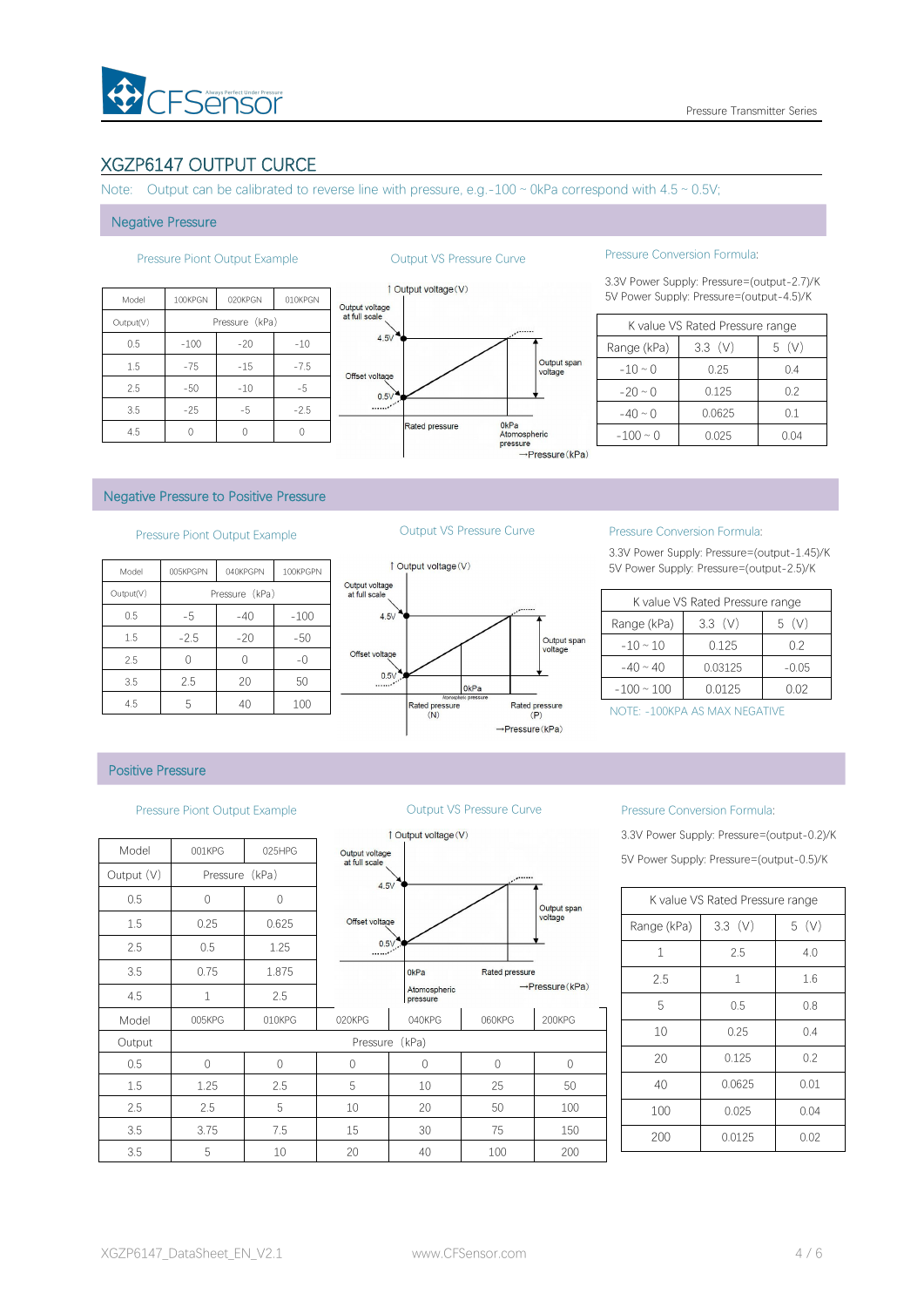

# ORDER GUIDE



Note: 1. Voltage 5Vdc as default value, add 33(or 30) behind model signify 3.3V(or 3.0V) power supply, e.g. : XGZP6147A040KPG33. 2. Any custom requirement, please comment herewith Part number(e.g custom pressure range; ratiometric voltage output etc,.)

# 【 SAFETY NOTES 】

Using these sensors products may malfunction due to external interference and surges, therefore, please confirm the performance and quality in actual use. Just in case, please make a safety design on the device (fuse, circuit breaker, such as the installation of protection circuits, multiple devices, etc.), so it would not harm life, body, property, etc even amalfunction occurs.

To prevent injuries and accidents, please be sure to observe the following items:

●The driving current and voltage should be used below the rated value.

●Please follow the terminal connection diagram for wiring. Especially for the reverse connection of the power supply, it will cause an accident due to circuit damage such as heat, smoke, fire, etc.

●In order to ensure safety, especially for important uses, please be sure to consider double safety circuit configuration.

●Do not apply pressure above the maximum applied pressure. In addition, please be careful not to mix foreign matter into the pressure medium. Otherwise, the sensor will be discarded, or the media will blew out and cause an accident.<br>• Be careful when fixing the product and connecting the pressure inlet. Otherwise, accidents may occur due to

scattering and the blowing out of the media.

●Because the sensor PIN is sharp, please be careful not to hurt your body when using it.

# 【 WARRANTY 】

The information in this sheet has been carefully reviewed and is believed to be accurate; however, no responsibility is assumed for inaccuracies. Furthermore, this information does not convey to the purchaser of such devices any license under the patent rights to the manufacturer. CFSensor reserves the right to make changes without further notice to any product herein. CFSensor makes no warranty, representation or guarantee regarding the suitability of its product for any particular purpose, nor does CFSensor assume any liability arising out of the application or use of any product or circuit and specifically disclaims any and all liability, including without limitation consequential or incidental damages. Typical parameters can and do varyin different applications. All operating parameters must be validated for each customer application by customer's technical experts. CFSensor does not convey any license under its patent rights nor the rights of others.